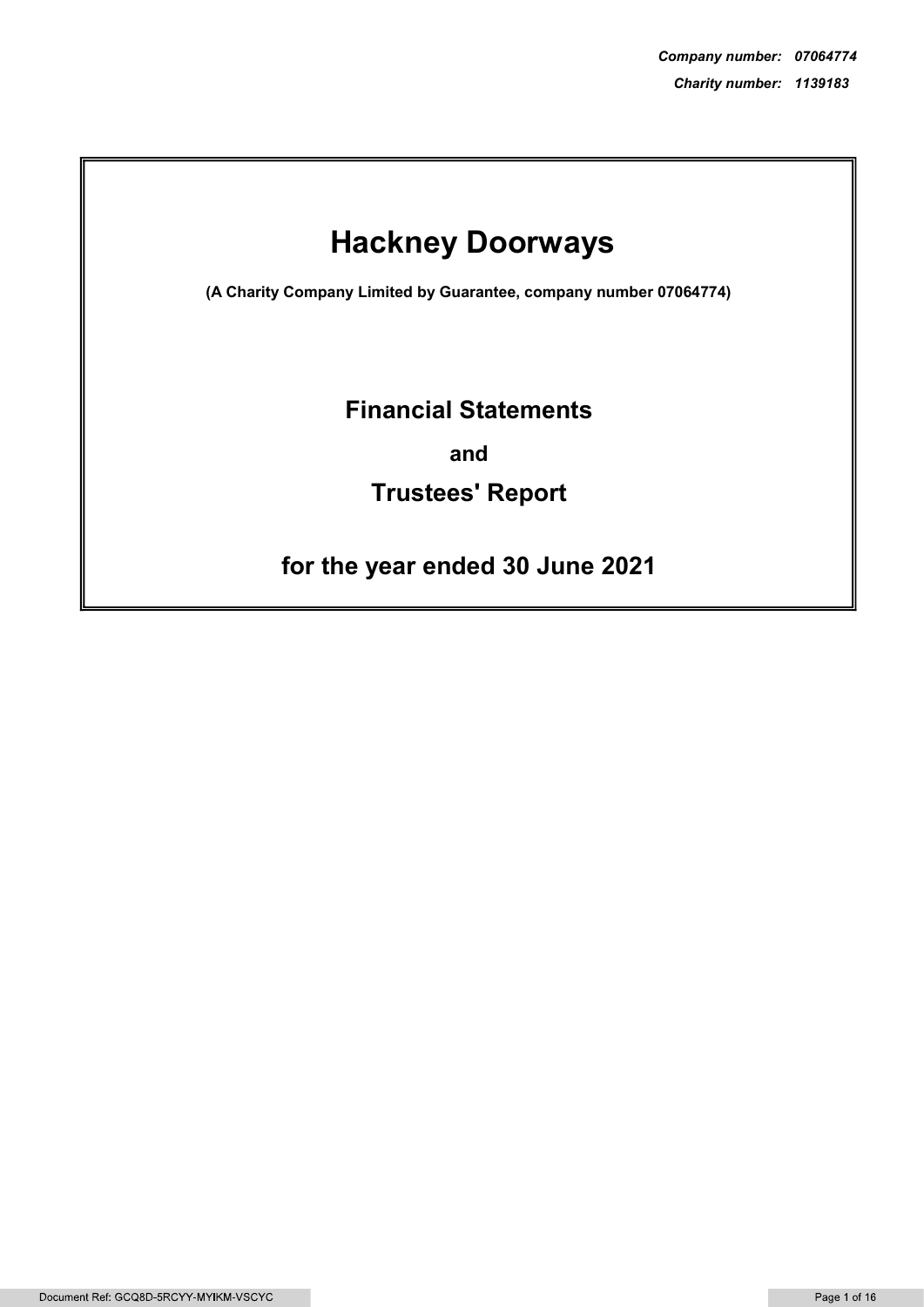### Hackney Doorways **AT AT AN INCREA**

#### Index to the Financial Statements

| <b>Index to the Financial Statements</b><br>for the year ended 30 June 2021 |                         |
|-----------------------------------------------------------------------------|-------------------------|
|                                                                             |                         |
|                                                                             |                         |
|                                                                             |                         |
|                                                                             |                         |
|                                                                             | Page                    |
| <b>Index to the Financial Statements</b>                                    | $\mathbf 2$             |
| <b>Charitable company Information</b>                                       | 3                       |
| <b>Trustees' Report</b>                                                     | $4 - 5$                 |
| <b>Trustees' Responsibilities Statement</b>                                 | 6                       |
| <b>Independent Examiner's Report</b>                                        | $\overline{\mathbf{r}}$ |
| <b>Statement of Financial Activities</b>                                    | 8                       |
| <b>Statement of Financial Position</b>                                      | 9                       |
| <b>Statement of Cash Flows</b>                                              | 10                      |
| <b>Accounting Policies</b>                                                  | 11                      |
| <b>Notes to the Accounts</b>                                                | $12 - 16$               |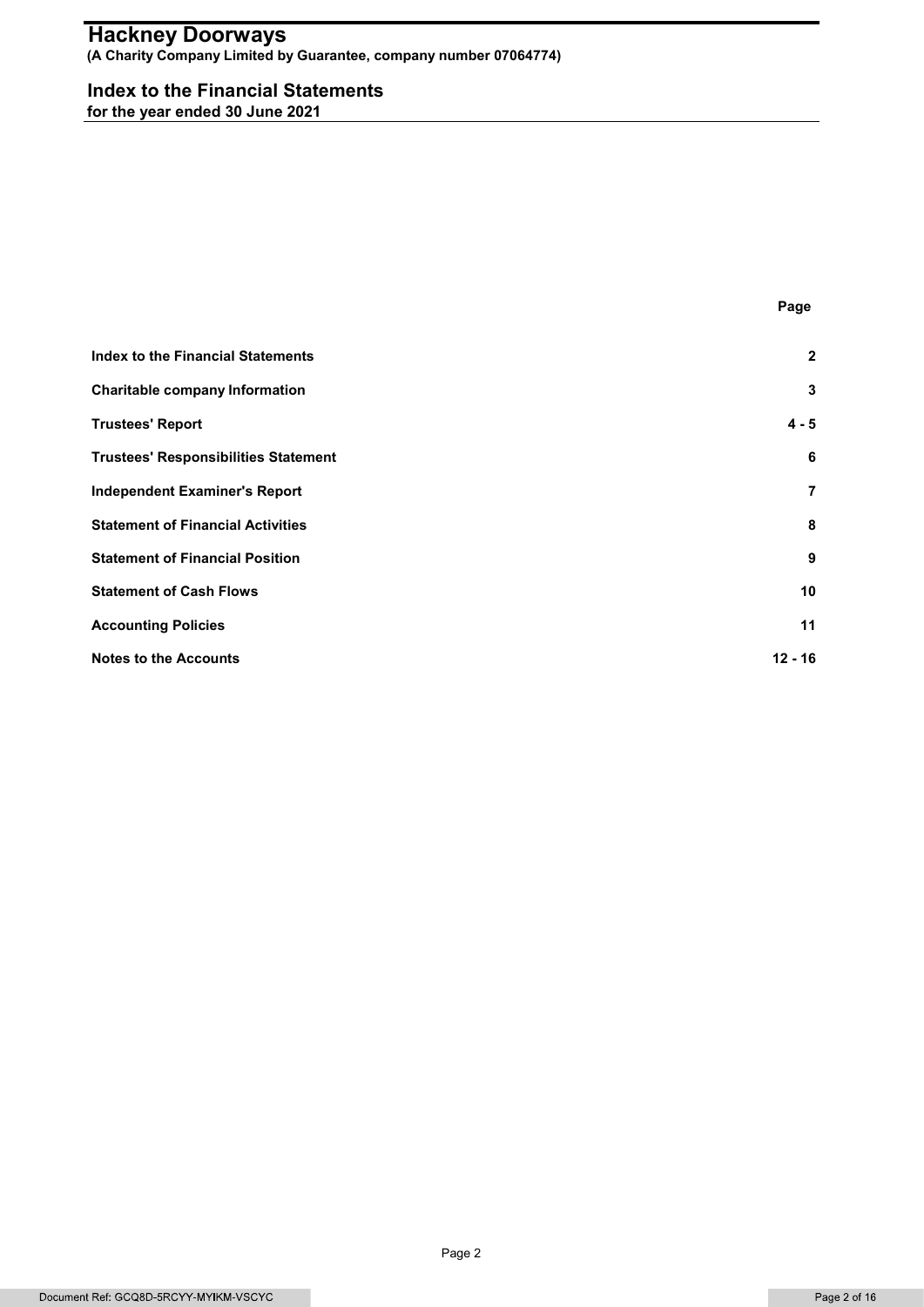### Charitable company Information

| Status:                                             | trustees.                                                                                                                                                                                      | Hackney Doorways is a company limited by guarantee and a registered charity governed<br>by its memorandum and articles of association. The directors of the charity are its trustees<br>for the purposes of charity law and throughout this report are collectively referred to as the |
|-----------------------------------------------------|------------------------------------------------------------------------------------------------------------------------------------------------------------------------------------------------|----------------------------------------------------------------------------------------------------------------------------------------------------------------------------------------------------------------------------------------------------------------------------------------|
| <b>Charity name:</b>                                | Hackney Doorways                                                                                                                                                                               |                                                                                                                                                                                                                                                                                        |
| <b>Company registration number:</b>                 | 07064774<br>(England & Wales)                                                                                                                                                                  |                                                                                                                                                                                                                                                                                        |
| <b>Charity registration number:</b>                 | 1139183                                                                                                                                                                                        |                                                                                                                                                                                                                                                                                        |
| <b>Registered office:</b>                           | Room 3<br>The Round Chapel Old School Rooms<br>2 Powerscroft Road<br>Lower Clapton<br>London E5 0PU                                                                                            |                                                                                                                                                                                                                                                                                        |
| <b>Operations address:</b>                          | Room 3<br>The Round Chapel Old School Rooms<br>2 Powerscroft Road<br>Lower Clapton<br>London E5 0PU                                                                                            |                                                                                                                                                                                                                                                                                        |
| <b>Trustees who held office</b><br>during the year: | Niul Dillon-Hatcher<br>Luke Bruce<br>Sara Cottingham<br>Andrea Daniels<br>Sarah Young<br>Alex Cole<br>Kathy Meade<br>Jennifer Konko<br>Joe Walker<br>Arto Maatta<br><b>Robert James Duvall</b> | - Resigned 17 September 2020<br>- Resigned 10 June 2021<br>- Resigned 29 July 2021<br>- Appointed 25 June 2021                                                                                                                                                                         |
| Chair:<br>Treasurer:                                | Andrea Daniels<br>Alex Cole (up to June 2021)<br>Robert James Duvall (from June 2021)                                                                                                          |                                                                                                                                                                                                                                                                                        |
| <b>Independent Examiner:</b>                        | <b>Anthony Armstrong FCA</b><br><b>Armstrong &amp; Co</b><br><b>Chartered Accountants &amp; Statutory Auditor</b><br>4a Printing House Yard<br>Hackney Road<br>London E2 7PR                   |                                                                                                                                                                                                                                                                                        |
| <b>Bankers:</b>                                     | <b>CAF Bank Ltd</b><br>25 Kings Hill Avenue<br>Kings Hill<br><b>West Malling</b><br>Kent ME19 4TA                                                                                              |                                                                                                                                                                                                                                                                                        |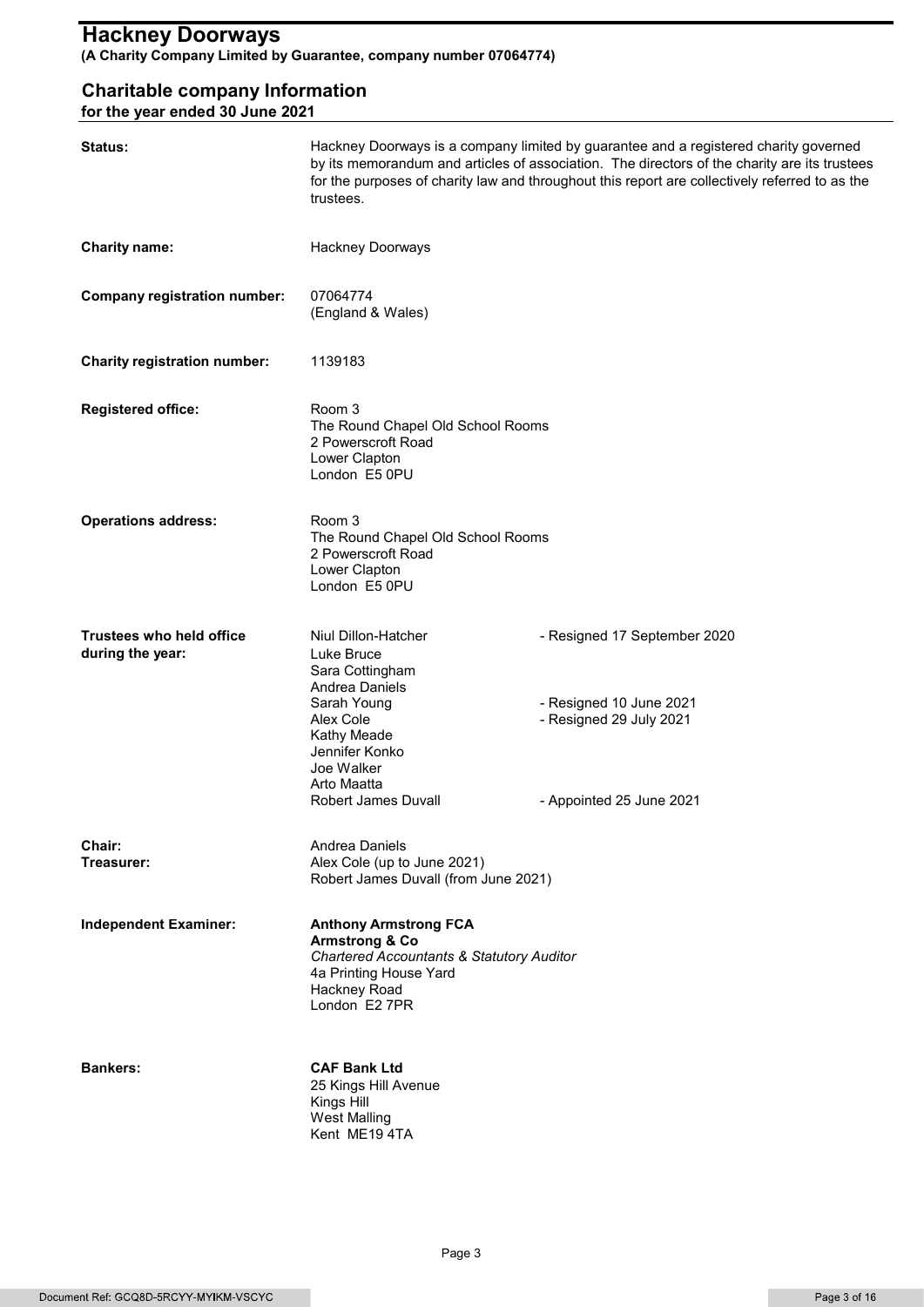### Trustees' Report, incorporating the Directors' Report

### for the year ended 30 June 2021

The Trustees of Hackney Doorways present their report together with the financial statements for the year ended 30 June 2021.

### Structure, Governance and Management

#### Governing Document

Hackney Doorways is a company limited by guarantee, incorporated on 3 November 2009 and registered as a charity on 23 November 2010. The company was established under a Memorandum of Association which established the objects and powers of the company and is governed under its Articles of Association. In the event of the company being wound up members are required to contribute an amount not exceeding £1 each.

#### Management

The board of trustees are the directors of the charity for the purposes of the Companies Act 2006 and are responsible for overseeing the charity's development and management. A list of those who served during the year is given on page 3. The trustees all give their time freely and none have any financial interest in the charity. No trustees were remunerated for their services as trustees for the year.

#### Risk mitigation

The board has examined the principal areas of the charity's operations and considered the major risks which may arise in each of these areas. In the opinion of the trustees the charity has established resources and review systems which, under normal conditions, should allow the risks identified by them to be mitigated to an acceptable level in its day to day operations.

#### Chair's foreword

We would like to acknowledge the hard work of our staff and volunteers over the last year. We would like to take this opportunity to thank our funders and donors for their continued support at this challenging time. It is through this support that the charity was able to continue to offer ongoing provision to the community and the extension our provision to become a 365 days a year service during the pandemic.

Like many charities, the last year has been one of the most challenging we have faced in our 25 years. The Covid-19 pandemic resulted in a significant loss of income from fundraising events. However, we were able to offset this through grants and donations and the acquisition of additional rent free premises, ensuring a surplus for 2020-21.

The year has proved pivotal and one of profound and lasting change. The Covid-19 pandemic led to a review of our strategy and the decision to shift from a roving winter night shelter model to a static venue with a fully year-round service. Homelessness is not simply a winter problem and our offer needed to reflect this. This was partly driven by the positive impact our dedicated women's shelter, opened in 2019, had demonstrated on guest outcomes. In October 2020, we opened a year-round mixed gender static night shelter for up to 13 guests, which was able to successfully remain open and operational as a Covid-19 safe venue throughout the second and third UK lockdowns. We thank Islington and Shoreditch Housing Association for provision of these temporary premises, which will house the charity until the redevelopment of the site in 2022.

#### **Static Night Shelter**

In the first lockdown our remaining winter shelter guests were transferred to hotels provided by the Greater London Authority and the women's only shelter guests moved from a night only provision to a 24-hour service. The charity's advocate workers continued to support guests by phone, providing resources and services as needed, including securing longer-term accommodation where possible.

The new static night shelter opened in October 2020 and can accommodate up to 13 guests. From October 2020 to July 2021 the shelter served 59 guests, with an average stay of 44 days. Although, this is a lower number than would have been accommodated before the pandemic, this is largely due to restrictions placed on the number of guests as a result of social distancing regulations. Due to the Covid-19 pandemic and the availability of volunteers, this year has seen an increase in the need for paid staff to ensure effective oversight of the shelter operation. We anticipate this will reduce over the coming months but are mindful of the continued high levels of infection in the borough.

The charity is now seeking a future home for our main all year-round shelter and to secure an extension to the lease of the female shelter after July 2022. The charity is also seeking to diversify and strengthen its funding base to ensure a sustainable future as we face economically challenging and uncertain times. We will continue to struggle with donations and extra costs for the forseeable future as a result of the pandemic and we expected to draw down our reserves during the next financial year.

Finally, continued thanks are due to our funders, supporters, partners and volunteers without whom we would not be able to provide the level of support and effective routes out of homelessness for our guests.

Andrea Daniels Chair of Trustees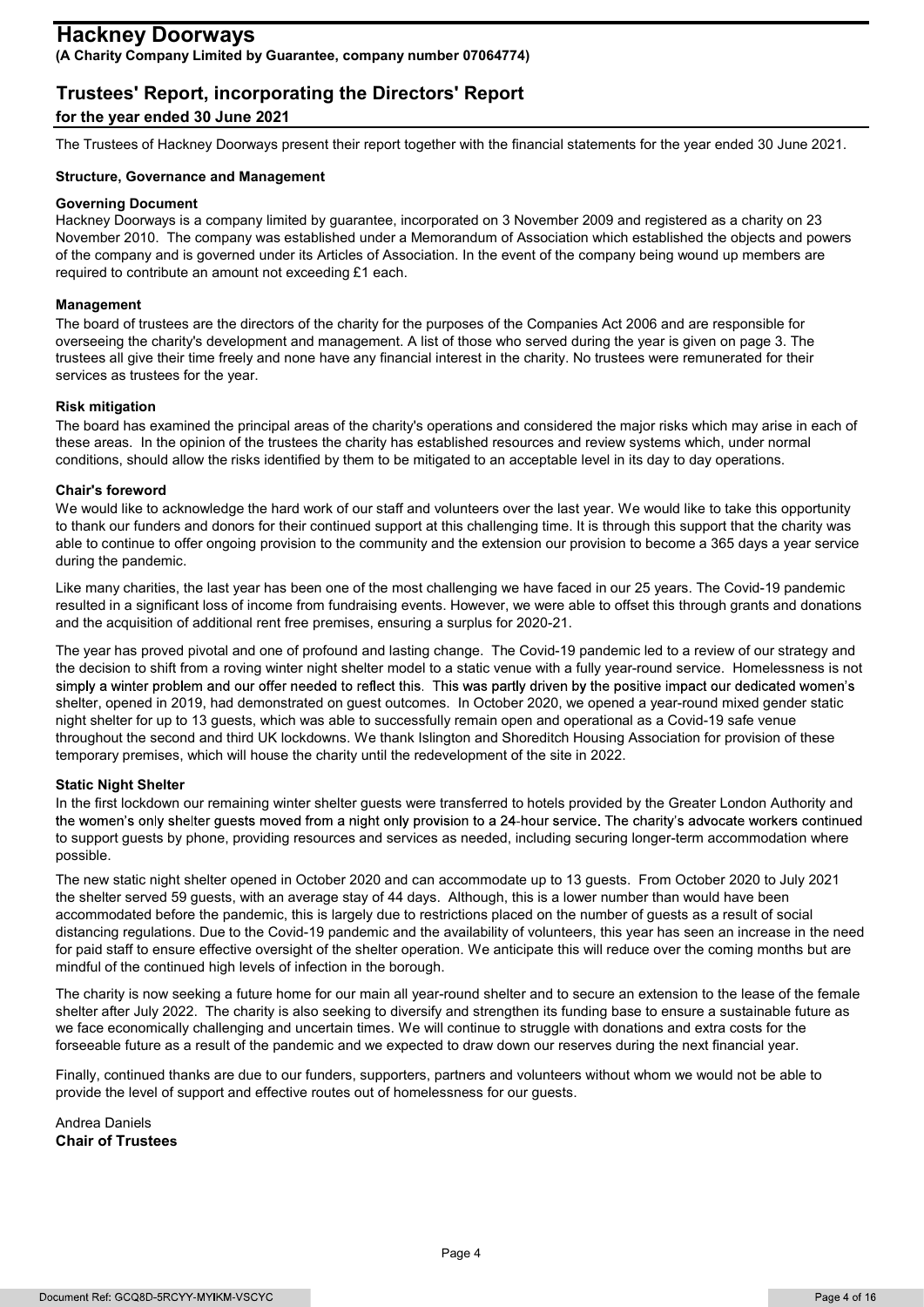### **Hackney Doorways**

(A Charity Company Limited by Guarantee, company number 07064774)

### Trustees' Report, incorporating the Directors' Report

#### for the year ended 30 June 2021

#### Financial Review

#### Results for the year

The results of the period and financial position of the charity are shown in the annexed financial statements.

The Statement of Financial Activities shows net income for the year of £90,966 and reserves of £282,876.

#### Tangible fixed assets for use by the charity.

Fixed assets are set out in Note 10 to the accounts.

#### Reserves Policy

We acknowledge that the maintenance of financial reserves is considered good practice in the charitable sector. We aim to maintain financial reserves equivalent to six months of operational expenditure at all times.

#### Independent Examiner

The Independent Examiner, Anthony Armstrong FCA of Armstrong & Co, Chartered Accountant and Statutory Auditor, has indicated his willingness to be proposed for re-appointment.

This report has been prepared in accordance with the special provisions of Part 15 of the Companies Act 2006 relating to small companies.

The financial statements were approved by the Board of Trustees on 19 November 2021 and signed on its behalf by:

Audrea Dauiels

Andrea Daniels Chair of Trustees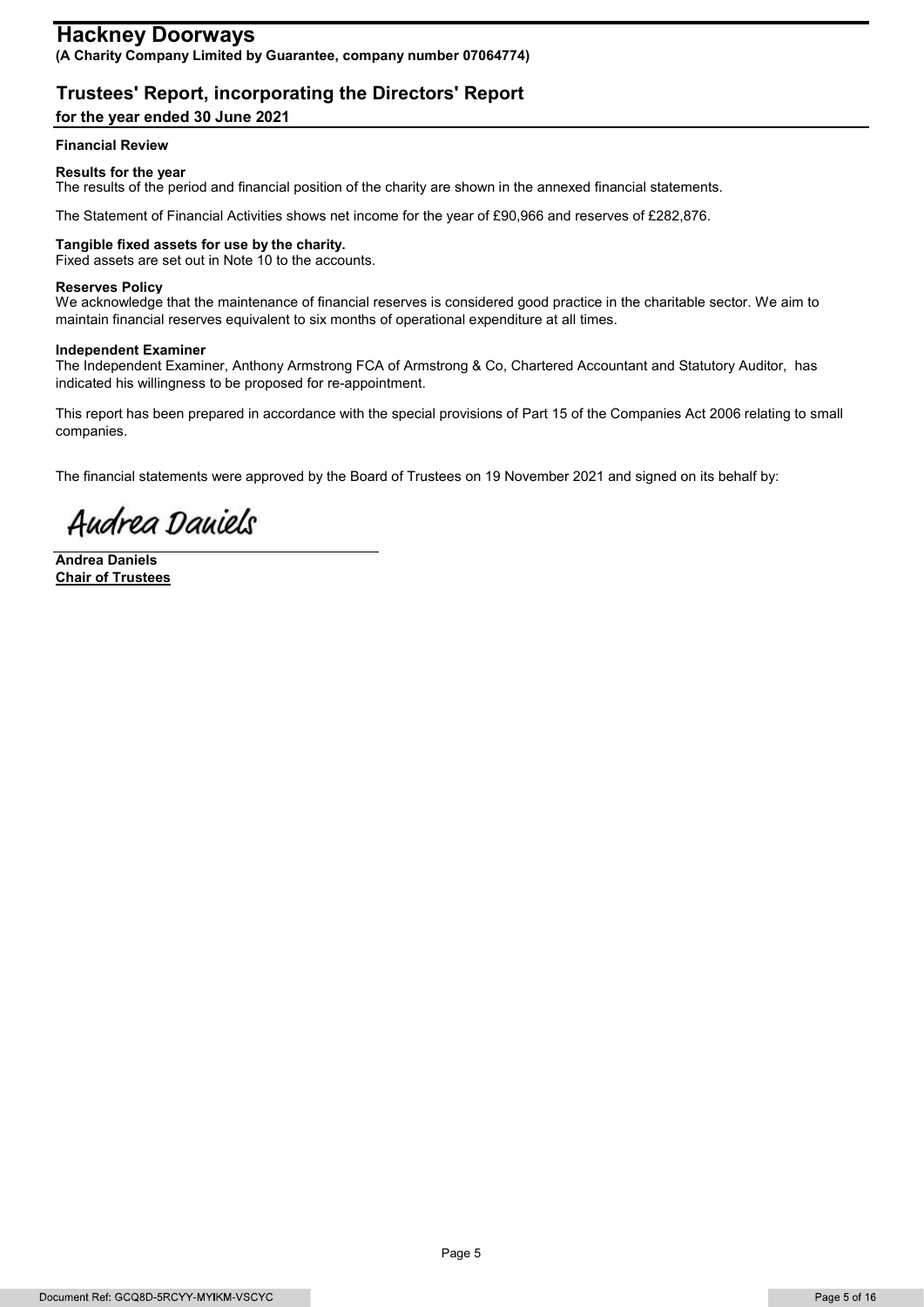#### Trustees' Responsibilities Statement for the year ended 30 June 2021

The trustees (who are the directors of Hackney Doorways for the purpose of company law) are responsible for preparing the Trustees Annual Report and the financial statements in accordance with applicable law and United Kingdom Accounting Standards (United Kingdom Generally Accepted Accounting Practice).

Company law requires the trustees to prepare financial statements for each financial year which give a true and fair view of the state of affairs of the charitable company and of its incoming resources and application of resources, including the income and expenditure, of the charitable company for that period. In preparing these financial statements, the trustees are required to:

- a) Select suitable accounting policies and apply them consistently;
- b) Observe the methods and principles in the Charities SORP;
- c) Make judgements and estimates that are reasonable and prudent;
- d) Follow applicable accounting standards and statements of recommended practice, subject to any material departures disclosed and explained in the accounts;
- e) Prepare the financial statements on the going concern basis unless it is inappropriate to assume that the charitable company will continue in operation.

The trustees are responsible for keeping adequate accounting records which disclose with reasonable accuracy at any time the financial position of the charitable company and enable them to ensure that the financial statements comply with the Companies Act 2006 and charity legislation. They are also responsible for safeguarding the assets of the charitable company and hence for taking reasonable steps for the prevention and detection of fraud and other irregularities.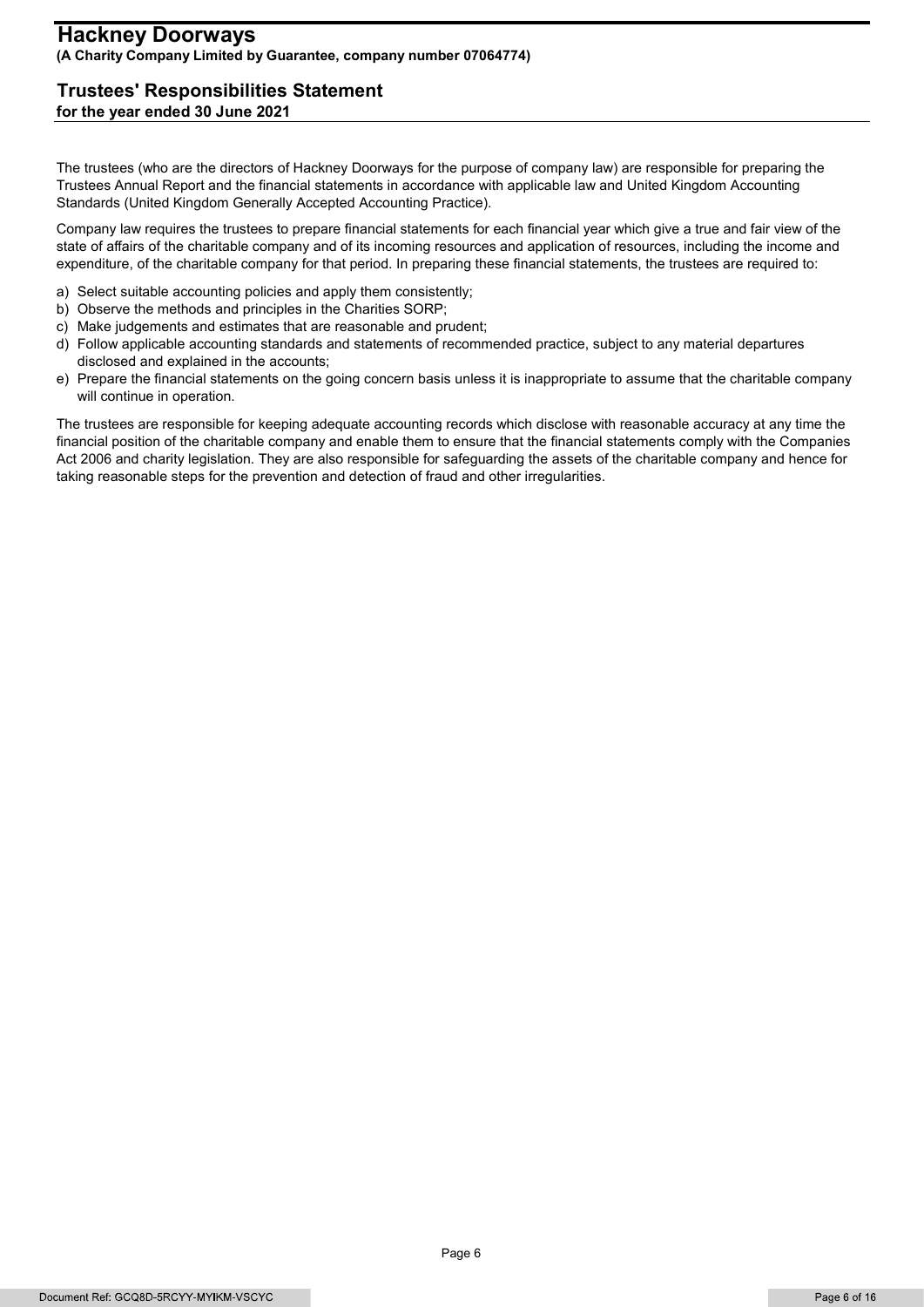### Independent Examiner's Report to the Trustees of Hackney Doorways

I report on the accounts of Hackney Doorways for the period from 1 July 2020 to 30 June 2021, which are set out on pages 8 to 16.

This report is made solely to the trustees as a body in accordance with section 145 of the Charities Act 2011 (the Charities Act) and regulations made under section 154 of that Act. My examination has been undertaken so that I might state to the trustees those matters I am required to state to them in an independent examiner's report and for no other purpose. To the fullest extent permitted by law, I do not accept or assume responsibility to anyone other than the company and the trustees as a body, for my examination, for this report, or for the opinions I have formed.

#### Respective responsibilities of trustees and examiner

As described on page 6, the trustees (who are also the directors of the company for the purposes of company law) are responsible for the preparation of the accounts. The charity's trustees consider that an audit is not required for this year under section 144 of the the Charities Act and that an independent examination is needed. The charity's gross income exceeded £250,000 and I am qualified to undertake the examination by being a qualified member of the Institute of Chartered Accountants in England and Wales (ICAEW).

Having satisfied myself that the charity is not subject to audit under company law and is eligible for independent examination, it is my responsibility to:

- a) examine the accounts under section 145 of the Charities Act;
- b) to follow the procedures laid down in the general Directions given by the Charity Commission under section 145(5)(b) of the Charities Act, and
- c) to state whether particular matters have come to my attention.

#### Basis of independent examiner's statement

My examination was carried out in accordance with the general Directions given by the Charity Commission. An examination includes a review of the accounting records kept by the charity and a comparison of the accounts presented with those records. It also includes consideration of any unusual items or disclosures in the accounts, and seeking explanations from the trustees concerning any such matters. The procedures undertaken do not provide all the evidence that would be required in an audit, and consequently no opinion is given as to whether the accounts present a 'true and fair view' and the report is limited to those matters set out in the statement below.

#### Independent examiner's statement

In connection with my examination, no matter has come to my attention which gives me cause to believe that in, any material respect:

- accounting records were not kept in accordance with section 386 of the Companies Act 2006 Act, or
- the accounts do not accord with such records; or
- the accounts do not comply with relevant accounting requirements under section 396 of the Companies Act 2006 other than any requirement that the accounts give a 'true and fair' view which is not a matter considered as part of an independent examination, or
- the accounts have not been prepared in accordance with the Charities SORP (FRS102).

- the accounts have not been prepared in accordance with the Charities SORP (<br>
I have come across no other matters in connection with the examination to which a<br>
enable a proper understanding of the accounts to be reached. I have come across no other matters in connection with the examination to which attention should be drawn in this report in order to enable a proper understanding of the accounts to be reached.

of Armstrong & Co 4a Printing House Yard Chartered Accountants & Statutory Auditor **Hackney Road Hackney Road Hackney Road** 

Dated: 19 November 2021

London E2 7PR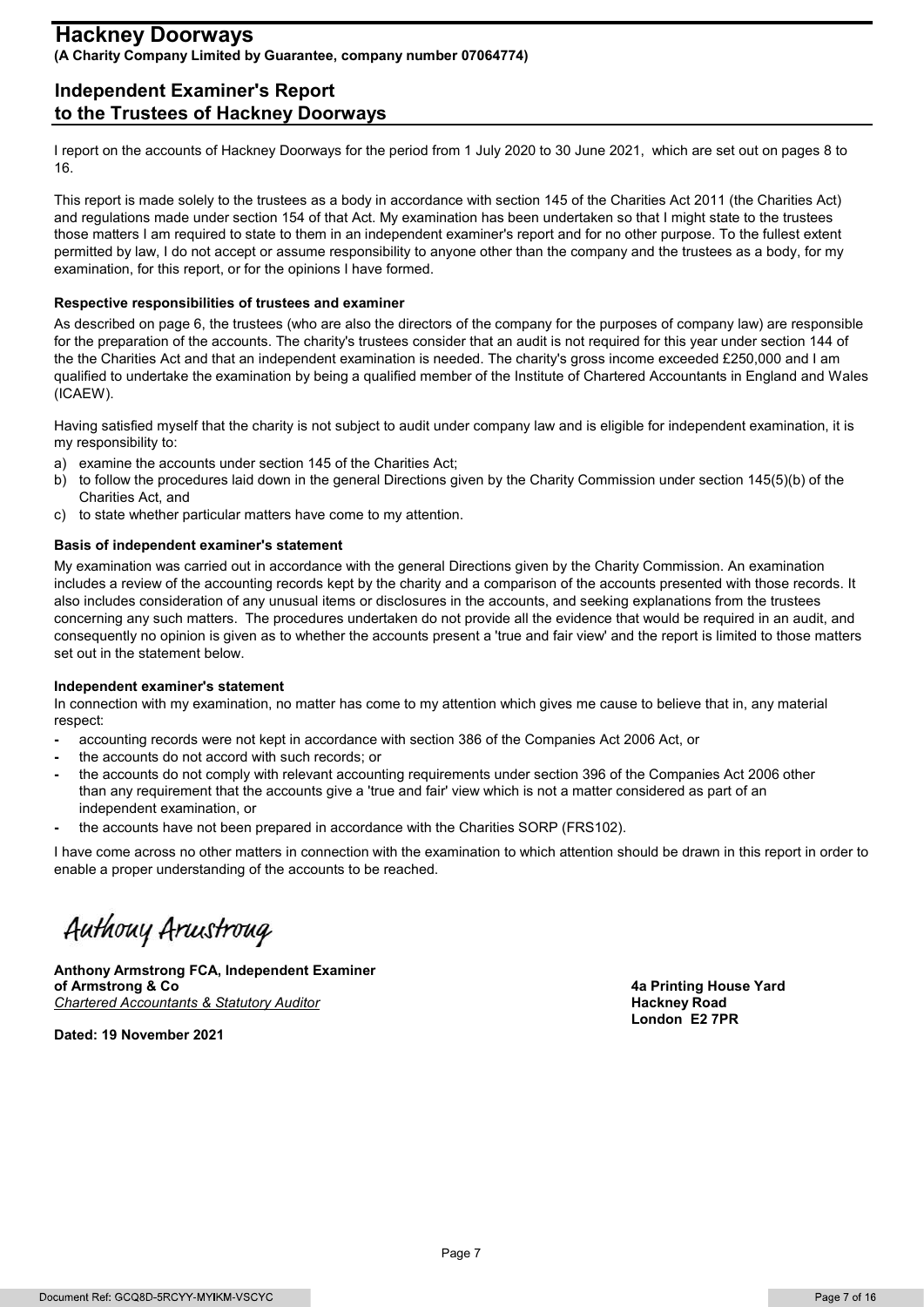### Statement of Financial Activities

| <b>Statement of Financial Activities</b><br>incorporating the income and expenditure account<br>for the year ended 30 June 2021 |                     |                      |                         |                            |                            |
|---------------------------------------------------------------------------------------------------------------------------------|---------------------|----------------------|-------------------------|----------------------------|----------------------------|
|                                                                                                                                 |                     |                      |                         |                            |                            |
|                                                                                                                                 |                     |                      |                         |                            |                            |
|                                                                                                                                 |                     |                      |                         |                            |                            |
|                                                                                                                                 |                     | <b>Unrestricted</b>  | <b>Restricted Funds</b> | 2021<br><b>Total Funds</b> | 2020<br><b>Total Funds</b> |
|                                                                                                                                 |                     | <b>Funds</b>         |                         |                            |                            |
|                                                                                                                                 | <b>Notes</b>        | £                    | £                       | £                          | £                          |
| Donations and legacies                                                                                                          | 3                   | 103,740              |                         | 103,740                    | 143,851                    |
| Charitable activities                                                                                                           | $\overline{4}$      | 149,221              | 142,099                 | 291,320                    | 150,664                    |
| Other trading activities                                                                                                        | 5                   | 118                  |                         | 118                        | 2,474                      |
| Investments<br>Other Income                                                                                                     | 6<br>$\overline{7}$ | 89<br>$\blacksquare$ | 2,624                   | 89<br>2,624                | 185<br>3,677               |
|                                                                                                                                 |                     |                      |                         |                            |                            |
| <b>Total income</b>                                                                                                             |                     | 253,168              | 144,723                 | 397,891                    | 300,851                    |
| <b>Expenditure on:</b>                                                                                                          |                     |                      |                         |                            |                            |
| Raising funds<br>Charitable activities                                                                                          | 8<br>9              | 161,202              | 145,723                 | 306,925                    | 2,027<br>268,319           |
|                                                                                                                                 |                     |                      |                         |                            |                            |
| <b>Total expenditure</b>                                                                                                        |                     | 161,202              | 145,723                 | 306,925                    | 270,346                    |
| Total income less total expenditure                                                                                             |                     | 91,966               | (1,000)                 | 90,966                     | 30,505                     |
| <b>Reconciliation of funds:</b>                                                                                                 |                     |                      |                         |                            |                            |
| Total funds brought forward                                                                                                     | 16                  | 190,910              | 1,000                   | 191,910                    | 161,405                    |
|                                                                                                                                 | 15                  | 282,876              |                         | 282,876                    | 191,910                    |

The accompanying accounting policies and notes form an integral part of these financial statements.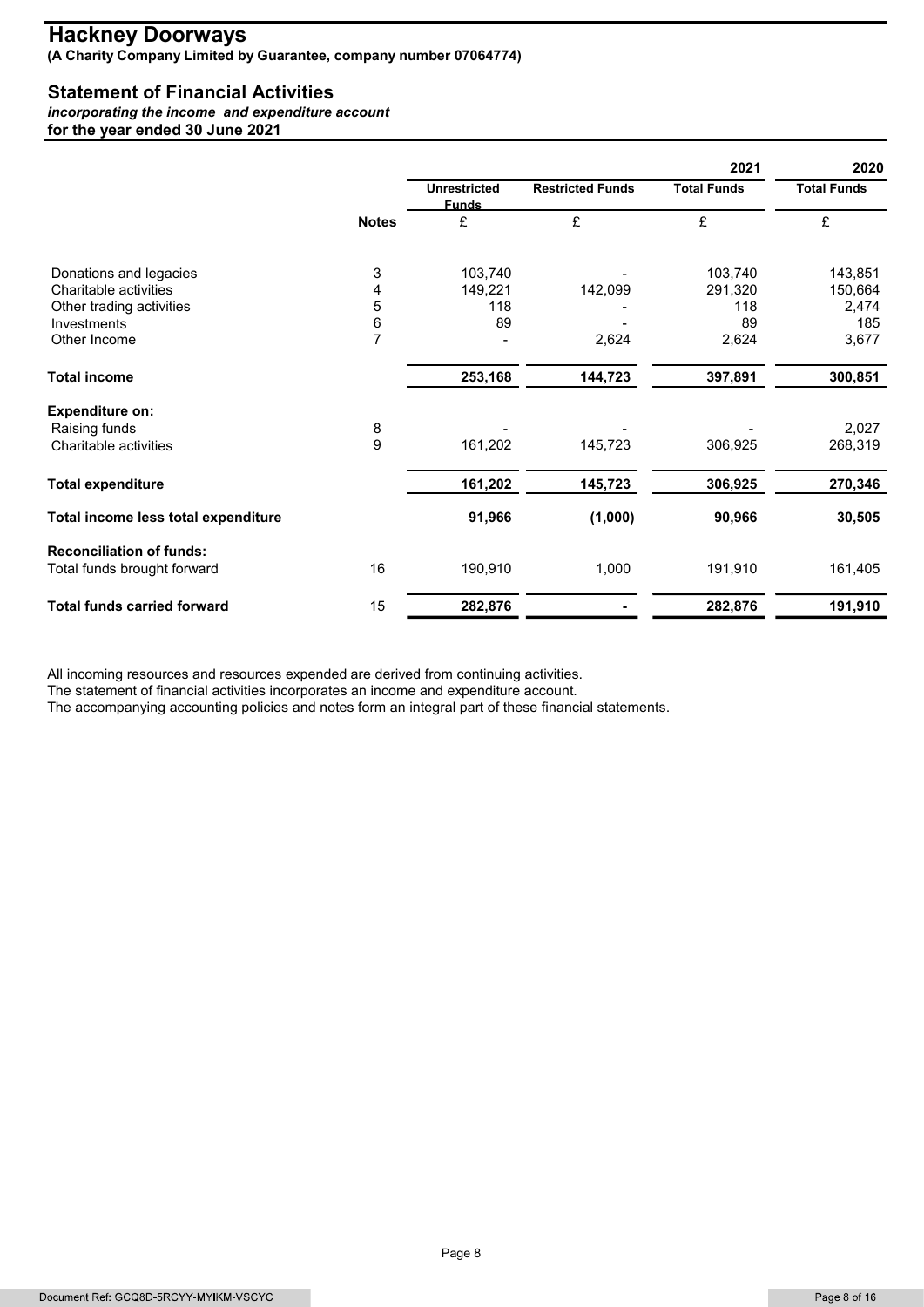### Statement of Financial Position

|                                                      |              | 30 June 2021 |         | 30 June 2020 |                  |
|------------------------------------------------------|--------------|--------------|---------|--------------|------------------|
|                                                      | <b>Notes</b> | £            | £       | £            | £                |
| <b>Current assets:</b><br><b>Debtors</b>             | 11           | 4,000        |         | 4,000        |                  |
| Cash at bank and In hand                             | 12           | 282,316      |         | 228,067      |                  |
| <b>Total current assets</b>                          |              | 286,316      |         | 232,067      |                  |
| Creditors: amounts falling due within one year       | 13           | 3,440        |         | 40,157       |                  |
| Net current assets/(liabilities)                     |              |              | 282,876 |              | 191,910          |
| <b>Total net assets</b>                              |              |              | 282,876 |              | 191,910          |
| The funds of the charity:                            |              |              |         |              |                  |
|                                                      |              |              |         |              | 1,000<br>190,910 |
| Restricted income funds<br>Unrestricted income funds | 15<br>15     |              | 282,876 |              |                  |

(i) ensuring that the company keeps proper accounting records which comply with Section 386 of the Companies Act 2006; and

(ii) preparing financial statements which give a true and fair view of the state of affairs of the charitable company as at the end of the financial year and of its surplus or deficit for the financial year in accordance with the requirements of Section 394 and 395 of the Companies Act 2006, and which otherwise comply with the requirements of this act relating to accounts, so far as applicable to the charitable company.

These financial statements have been prepared in accordance with the special provisions of Part 15 of the Companies Act 2006 relating to small companies and with the Financial Reporting Standard 102.

The financial statements were approved by the Board of Trustees on 19 November 2021 and signed on its behalf by:

Audrea Dauiels

Andrea Daniels (Chair) Robert James Duvall (Treasurer) Trustee Trustee

Robert Duvall

The notes on pages 11 to 16 form part of these accounts.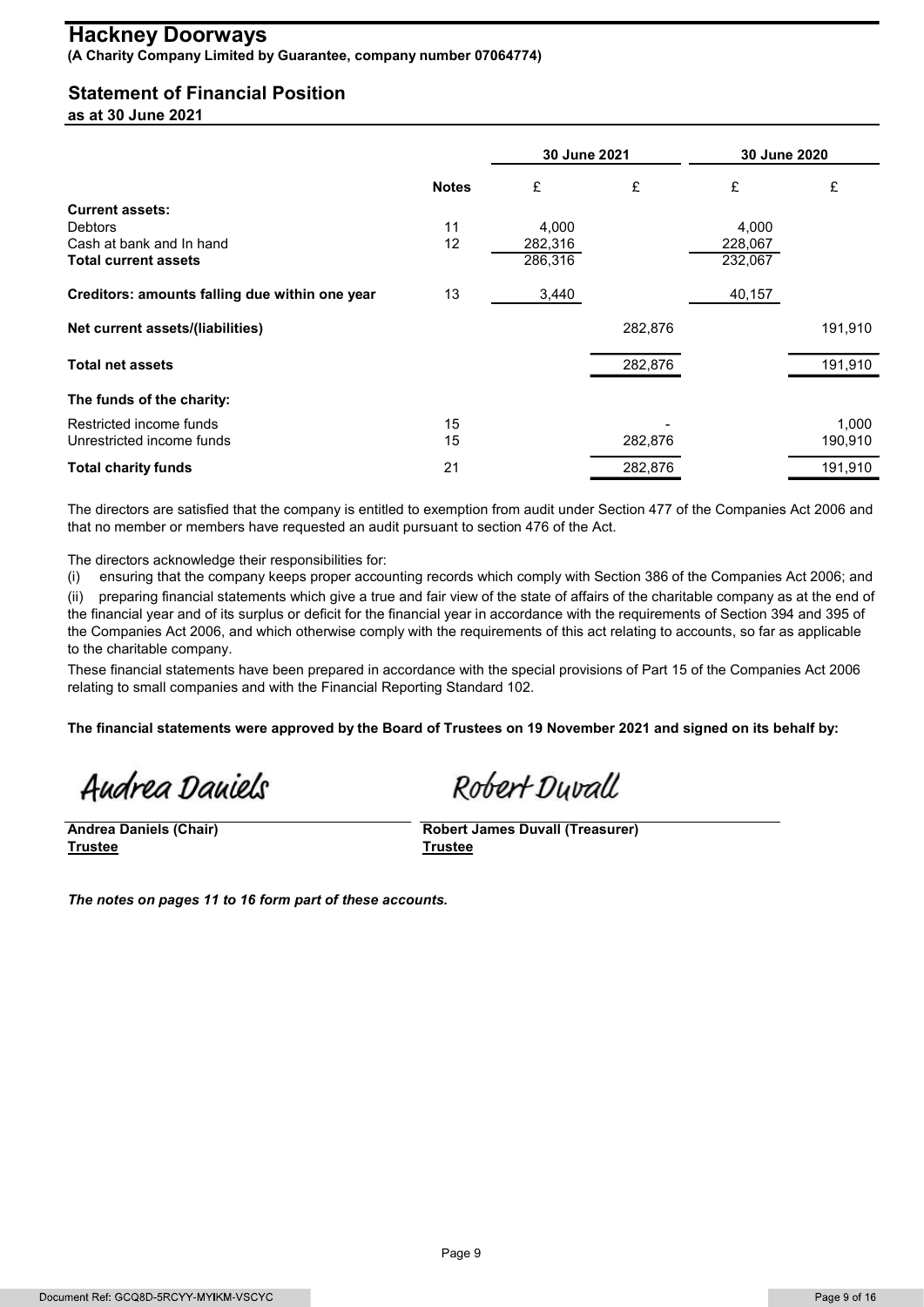### Statement of Cash Flows

| <b>Hackney Doorways</b><br>(A Charity Company Limited by Guarantee, company number 07064774)                                                                                                          |                                |                    |                    |
|-------------------------------------------------------------------------------------------------------------------------------------------------------------------------------------------------------|--------------------------------|--------------------|--------------------|
| <b>Statement of Cash Flows</b><br>for the year ended 30 June 2021                                                                                                                                     |                                |                    |                    |
|                                                                                                                                                                                                       | <b>Notes</b>                   | 2021<br>£          | 2020<br>£          |
| Cash flows from operating activities:<br>Net cash provided by/(used in) operating activities                                                                                                          | 1                              | 54,160             | 65,443             |
| Cash flows from investing activities:<br>Dividends, interest and rents from investments                                                                                                               |                                | 89                 | 185                |
| Net cash provided by/(used in) investing activities                                                                                                                                                   |                                | 89                 | 185                |
| Change in cash and cash equivalents in the reporting period                                                                                                                                           |                                | 54,249             | 65,628             |
| Cash and cash equivalents at the beginning of the reporting period<br>Cash and cash equivalents at the end of the reporting period                                                                    | $\mathbf{2}$<br>$\overline{2}$ | 228,067<br>282,316 | 162,439<br>228,067 |
|                                                                                                                                                                                                       |                                |                    |                    |
| <b>Notes to the Cash Flow Statement</b>                                                                                                                                                               |                                | 2021<br>£          | 2020<br>£          |
| Reconciliation of net income/(expenditure) to net cash flow from<br>1)<br>operating activities<br>Net income/(expenditure) for the reporting period (as per the statement of financial<br>activities) |                                | 90,966             | 30,505             |
| <b>Adjustments for:</b><br>Dividends, interest and rents from investments                                                                                                                             |                                | (89)               | (185)              |
| (Increase)/decrease in debtors<br>Increase/(decrease) in creditors                                                                                                                                    |                                | (36, 718)          | (4,000)<br>39,124  |

| <b>Notes to the Cash Flow Statement</b>                                                                                                                                                            | 2021<br>£ | 2020<br>£ |
|----------------------------------------------------------------------------------------------------------------------------------------------------------------------------------------------------|-----------|-----------|
| 1) Reconciliation of net income/(expenditure) to net cash flow from<br>operating activities<br>Net income/(expenditure) for the reporting period (as per the statement of financial<br>activities) | 90,966    | 30,505    |
| <b>Adjustments for:</b>                                                                                                                                                                            |           |           |
| Dividends, interest and rents from investments                                                                                                                                                     | (89)      | (185)     |
| (Increase)/decrease in debtors                                                                                                                                                                     |           | (4,000)   |
| Increase/(decrease) in creditors                                                                                                                                                                   | (36, 718) | 39,124    |
| Net cash provided by/(used in) operating activities                                                                                                                                                | 54,160    | 65,443    |
|                                                                                                                                                                                                    | 2021      | 2020      |
|                                                                                                                                                                                                    | £         | £         |
| 2) Analysis of cash and cash equivalents                                                                                                                                                           |           |           |
| Cash in hand                                                                                                                                                                                       | 282,316   | 228,067   |
| Total cash and cash equivalents                                                                                                                                                                    | 282,316   | 228,067   |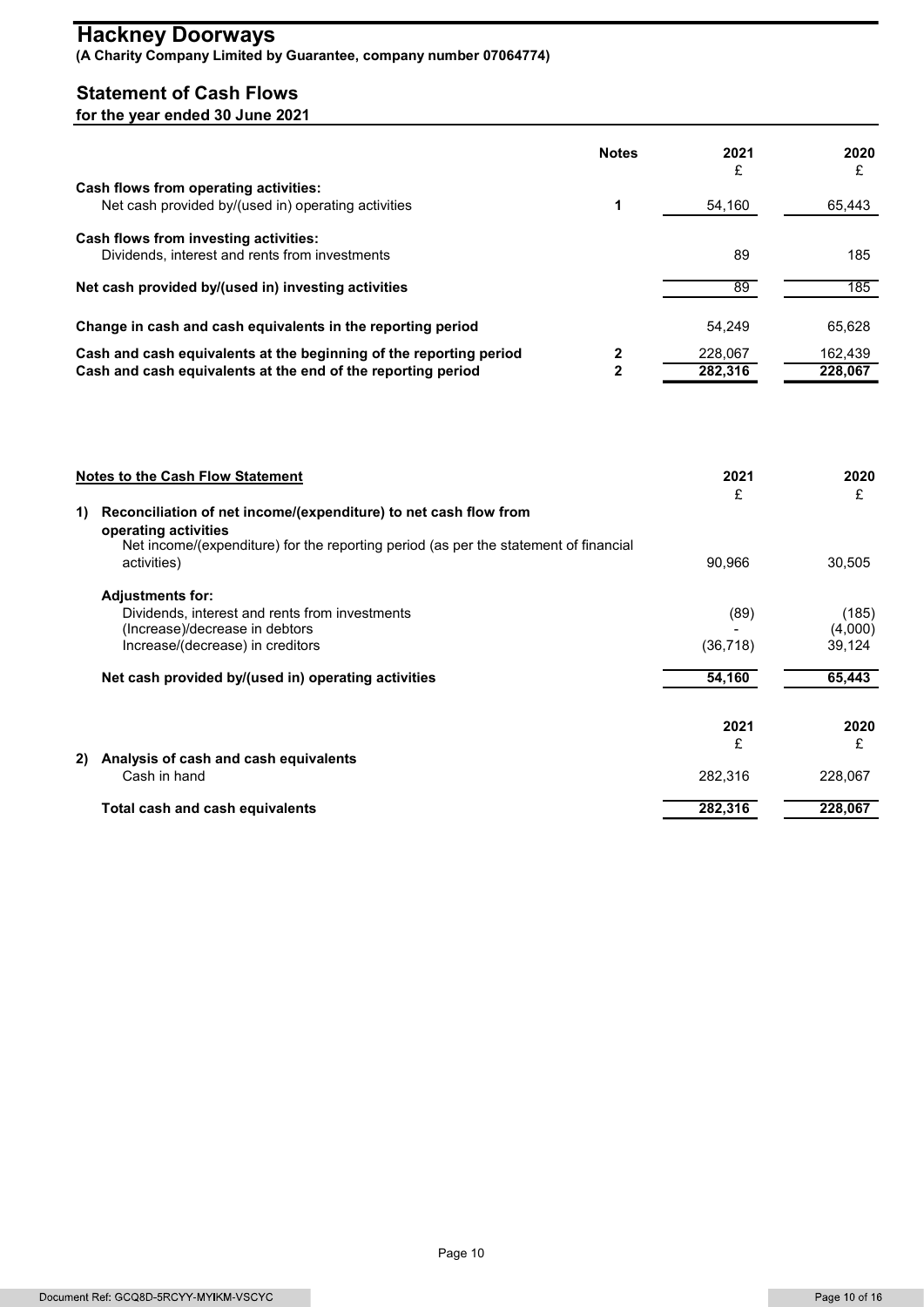#### Accounting Policies for the year ended 30 June 2021

#### Basis of preparation

The financial statements have been prepared in accordance with:

- a) Applicable UK accounting standards, including Financial Reporting Standard 102 'The Financial Reporting Standard applicable in the UK and Republic of Ireland (FRS 102), including section 1A'.
- b) Accounting and Reporting by Charities: Statement of Recommended Practice applicable to charities preparing their accounts in accordance with the Financial Reporting Standard applicable in the UK and Republic of Ireland (FRS 102) (effective 1 January 2015) - (Charities SORP FRS 102);
- c) the Companies Act 2006.

#### Public benefit entity

The charitable company meets the defination of a public benefit entity under FRS 102.

#### Going concern

The trustees consider that there are no material uncertainties about the charitable company's ability to continue to operate and accordingly the accounts have been prepared on a going concern basis.

#### Income recognition

Income is recognised when the charity has a contractual or other right to its receipt, it is probable that the income will be received and that the amount can be measured reliably. Income with conditions attached to its receipt is recognised when those conditions have been fulfilled.

- Voluntary income and donations (including legacies) are accounted for once the charity has entitlement to the income, it is probable the income will be received and the amount of income receivable can be reliably measured. Income from the recovery of tax on gift aided donations is accounted for in the period to which the relevant donation is received. Grant income is recognised on a receivable basis.
- -Interest on funds held on deposit is included when receivable and the amount can be measured reliably by the charity; this is normally upon notification of the interest paid or payable by the bank.

#### Expenditure recognition

- Grants payable are payments made to third parties in furtherance of the charity's objects. In the case of an unconditional grant offer this is accrued once the recipient has been notified of the grant award. The notification gives the recipient a reasonable expectation that they will receive the grant. Grants awards that are subject to the recipient fulfilling performance conditions are only accrued when the recipient has been notified of the grant and any remaining unfulfilled condition attaching to that grant is outside of the control of the charity.
- Governance costs comprise all costs involving the public accountability of the charity and its compliance with regulation and good practice. These costs include costs related to the independent examination and legal fees.
- Rentals under operating leases are charged as incurred over the term of the lease.<br>**Deferred income**

Income received which is contractually or otherwise not expendable until a future period is deferred to the period in which it meets the criteria for income recognition.

#### Restricted Funds

Restricted funds are to be used for specified purposes as laid down by the funder. Direct and support expenditure which meets these criteria are identified to the fund together with a fair allocation of other costs.

#### Unrestricted Funds

Unrestricted funds are funds received which have no restrictions placed on their use and are available as general funds.

#### Designated Funds

Designated funds are unrestricted funds earmarked by the trustees for particular purposes.

#### Allocation of costs

Costs are allocated directly to projects where they can be identified as relating solely to that project. Other costs are allocated between the funds based on staff time spent on the fund activities or other appropriate criteria.

#### Pensions

The charity operates defined contribution schemes which are administered by outside independent pensions providers. Contributions payable for the year are charged to the Statement of Financial Activities.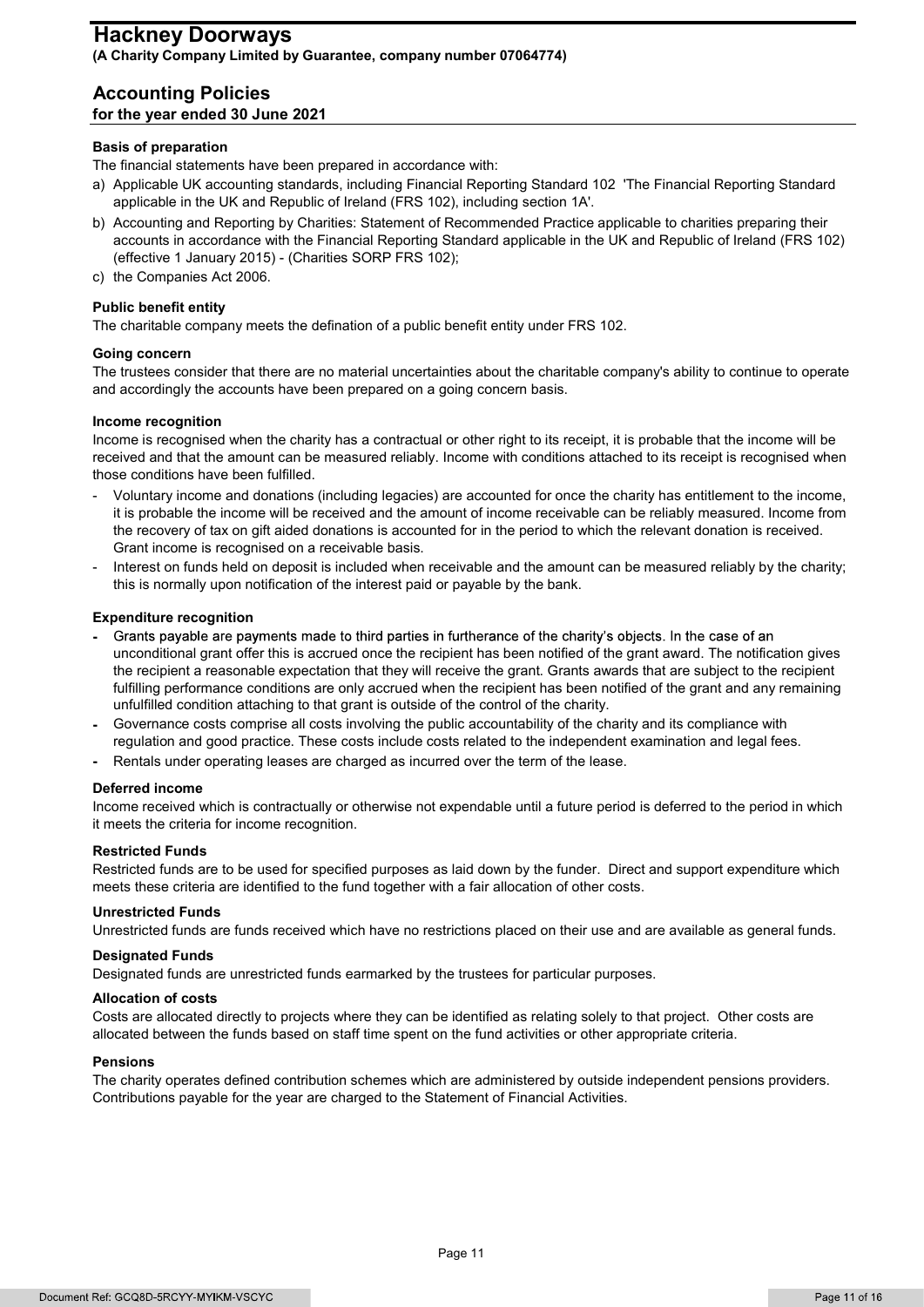#### Notes to the Accounts

#### for the year ended 30 June 2021

#### 1 Incoming resources

The incoming resources and surplus are attributable to the principal activities of the charity.

| Net incoming resources<br>Net incoming resources are stated after charging:<br>Independent Examiner's fees - reporting service<br>Independent Examiner's fees - other services | 2021<br>1,200<br>824 | 2020<br>1,200<br>$\sim$ |
|--------------------------------------------------------------------------------------------------------------------------------------------------------------------------------|----------------------|-------------------------|
| Trustees' emoluments                                                                                                                                                           | Nil                  | Nil                     |

Emoluments include salaries, fees, bonuses, expense allowances and estimated non-cash benefits receivable. All trustees serve in a voluntary capacity and do not receive payment for their services.

| ◠ | Income from donations and legacies | <b>Unrestricted</b> | <b>Restricted</b>        | 2021<br><b>Total</b> | 2020<br>Total            |
|---|------------------------------------|---------------------|--------------------------|----------------------|--------------------------|
|   |                                    |                     |                          |                      |                          |
|   | Donations                          | 100,806             | $\,$                     | 100,806              | 143,851                  |
|   | Gift aid                           | 2,934               | $\,$                     | 2,934                | $\overline{\phantom{a}}$ |
|   |                                    | 103,740             | $\overline{\phantom{a}}$ | 103,740              | 143,851                  |
|   |                                    |                     |                          |                      |                          |

| 4  | Income from charitable activities    | <b>Unrestricted</b> | <b>Restricted</b><br>£ | 2021<br><b>Total</b><br>£ | 2020<br><b>Total</b><br>£ |
|----|--------------------------------------|---------------------|------------------------|---------------------------|---------------------------|
|    | <b>Morrisons Foundation</b>          |                     | 10,000                 | 10,000                    |                           |
|    | <b>Goldman Sachs Gives</b>           | 70,000              |                        | 70,000                    |                           |
|    | 29th May 1961 Charitable Trust       | 4,000               |                        | 4,000                     | 4,000                     |
|    | AXA XL                               |                     |                        |                           | 1,937                     |
|    | Leslie Aldridge Trust                |                     | 10,000                 | 10,000                    |                           |
|    | <b>Garfield Weston Foundation</b>    | 13,000              |                        | 13,000                    | 7,000                     |
|    | GLA grant                            |                     |                        |                           | 50,000                    |
|    | <b>Hackney Parochial Charities</b>   | 20,000              |                        | 20,000                    | 20,000                    |
|    | <b>Housing Justice</b>               |                     |                        |                           | 1,000                     |
|    | <b>Invesco Cares Foundation</b>      |                     |                        |                           | 875                       |
|    | Isla Foundation                      |                     |                        |                           | 5,000                     |
|    | <b>Leach Fourteenth Trust</b>        |                     |                        |                           | 1,000                     |
|    | London Catalyst                      |                     | 3,000                  | 3,000                     | 4,500                     |
|    | <b>Bishops Waltham Deanery Synod</b> | 1,000               |                        | 1,000                     |                           |
|    | Peter Stebbings Memorial Charity     |                     |                        |                           | 10,000                    |
|    | <b>Pret Foundation Trust</b>         |                     |                        |                           | 18,352                    |
|    | South Hackney Parochial Charity      | 15,000              |                        | 15,000                    | 12,000                    |
|    | St James Place                       |                     |                        |                           | 1,000                     |
|    | <b>UK Online Giving Foundation</b>   | 221                 |                        | 221                       |                           |
|    | The Albert Hunt Trust                | 10,000              |                        | 10,000                    |                           |
|    | The Alexandra Trust                  |                     |                        |                           | 1,250                     |
|    | The Sir Jules Thorn Charitable Trust |                     |                        |                           | 750                       |
|    | West Hackney Parochial Charity       | 16,000              |                        | 16,000                    | 12,000                    |
|    | <b>National Lottery</b>              |                     | 90,000                 | 90,000                    |                           |
|    | Vanguard Asset Management            |                     | 29,099                 | 29,099                    |                           |
|    |                                      | 149,221             | 142,099                | 291,320                   | 150,664                   |
|    |                                      |                     |                        | 2021                      | 2020                      |
| 5. | Income from other trading activities | <b>Unrestricted</b> | <b>Restricted</b>      | Total                     | <b>Total</b>              |
|    |                                      | £                   | £                      | £                         | £                         |
|    | Fundraising income                   | 118                 |                        | 118                       | 2,474                     |

118 - 118 2,474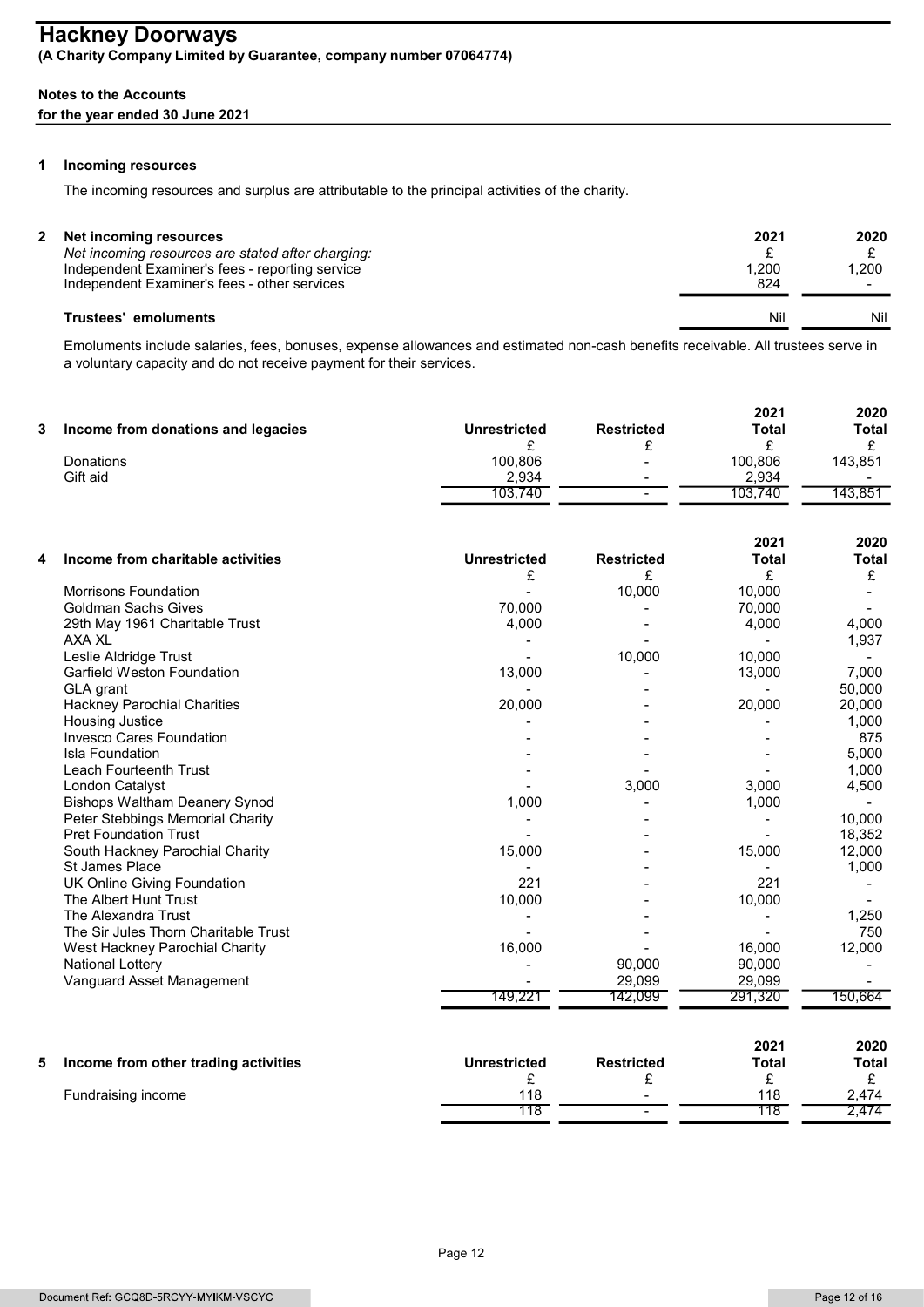#### Notes to the Accounts

for the year ended 30 June 2021

| 6              | Income from investments<br><b>Bank interest</b>                                                                                                  | <b>Unrestricted</b><br>£<br>89<br>89 | <b>Restricted</b><br>£<br>$\overline{\phantom{a}}$<br>$\sim$ | 2021<br><b>Total</b><br>£<br>89<br>89           | 2020<br><b>Total</b><br>£<br>185<br>185 |
|----------------|--------------------------------------------------------------------------------------------------------------------------------------------------|--------------------------------------|--------------------------------------------------------------|-------------------------------------------------|-----------------------------------------|
| $\overline{7}$ | Other income                                                                                                                                     | <b>Unrestricted</b>                  | <b>Restricted</b>                                            | 2021<br><b>Total</b>                            | 2020<br><b>Total</b>                    |
|                | CJRS furlough grants                                                                                                                             | £<br>$\blacksquare$                  | £<br>2,624<br>2,624                                          | £<br>2,624<br>2,624                             | £<br>3,677<br>3,677                     |
| 8              | <b>Expenditure on raising funds</b>                                                                                                              | <b>Unrestricted</b>                  | <b>Restricted</b>                                            | 2021<br><b>Total</b>                            | 2020<br><b>Total</b>                    |
|                | Fundraising costs                                                                                                                                | £<br>$\sim$                          | £<br>$\sim$                                                  | £<br>$\overline{\phantom{a}}$<br>$\blacksquare$ | £<br>2,027<br>2,027                     |
| 9              | <b>Expenditure on charitable activities</b>                                                                                                      | <b>Unrestricted</b>                  | <b>Restricted</b>                                            | 2021<br><b>Total</b>                            | 2020<br><b>Total</b>                    |
|                | Staff salaries                                                                                                                                   | £<br>109,964                         | £<br>72,122                                                  | £<br>182,086                                    | £<br>137,367                            |
|                | Staff social security                                                                                                                            | 5,519                                | 3,488                                                        | 9,007                                           | 13,480                                  |
|                | Staff pensions                                                                                                                                   | 5,089                                | 3,216                                                        | 8,305                                           | 6,832                                   |
|                | Other staff costs                                                                                                                                | 6,352                                |                                                              | 6,352                                           | 2,190                                   |
|                | Shelter costs                                                                                                                                    |                                      | 21,584                                                       | 21,584                                          | 28,710                                  |
|                | Women's Shelter costs                                                                                                                            |                                      | 45,313                                                       | 45,313                                          | 48,570                                  |
|                | Volunteers                                                                                                                                       |                                      |                                                              |                                                 | 141                                     |
|                | <b>Administration &amp; financial expenses</b>                                                                                                   | 126,924                              | 145,723                                                      | 272,647                                         | 237,290                                 |
|                | Premises expenses                                                                                                                                | 16,449                               |                                                              | 16,449                                          | 16,411                                  |
|                | Office running costs                                                                                                                             | 14,487                               |                                                              | 14,487                                          | 12,648                                  |
|                | Independent examiner fees                                                                                                                        | 2,024                                |                                                              | 2,024                                           | 1,200                                   |
|                | Payroll services                                                                                                                                 | 1,240                                |                                                              | 1,240                                           | 710                                     |
|                | <b>Bank charges</b>                                                                                                                              | 78                                   |                                                              | 78                                              | 60                                      |
|                |                                                                                                                                                  | 34,278                               | $\overline{\phantom{a}}$                                     | 34,278                                          | 31,029                                  |
|                | Total charitable expenditure                                                                                                                     | 161,202                              | 145,723                                                      | 306,925                                         | 268,319                                 |
|                | 10 Staff costs                                                                                                                                   |                                      |                                                              | 2021<br>£                                       | 2020<br>£                               |
|                | Staff salaries                                                                                                                                   |                                      |                                                              | 182,086                                         | 137,367                                 |
|                | Staff social security                                                                                                                            |                                      |                                                              | 9,007                                           | 13,480                                  |
|                | Staff pensions                                                                                                                                   |                                      |                                                              | 8,305                                           | 6,832                                   |
|                | Other staff costs                                                                                                                                |                                      |                                                              | 6,352                                           | 2,190                                   |
|                |                                                                                                                                                  |                                      |                                                              | 205,750                                         | 159,869                                 |
|                | Average number of FTE employees during the year was:                                                                                             |                                      |                                                              | $5.5\,$                                         | 4.5                                     |
|                | No remuneration was paid to any Trustee or their associates for services as a trustee during the year ended 30 June 2021 nor to 30<br>June 2020. |                                      |                                                              |                                                 |                                         |
|                | Employees paid in excess of £60,000 during the current year and previous year:                                                                   |                                      |                                                              | None                                            | None                                    |

| j<br>`expenditure<br>' otal<br>chari<br>ahletır<br>iiable | 1,202<br>$\sim$<br>٦б. | フウク<br>- 4<br>$1/\sqrt{2}$<br>ں ے ر<br>−.∪ | სს6.925 | 268.319 |
|-----------------------------------------------------------|------------------------|--------------------------------------------|---------|---------|
|                                                           |                        |                                            |         |         |
|                                                           |                        |                                            |         |         |

| 10 Staff costs                                       | 2021    | 2020    |
|------------------------------------------------------|---------|---------|
|                                                      |         |         |
| Staff salaries                                       | 182,086 | 137,367 |
| Staff social security                                | 9,007   | 13,480  |
| Staff pensions                                       | 8,305   | 6,832   |
| Other staff costs                                    | 6.352   | 2,190   |
|                                                      | 205.750 | 159,869 |
|                                                      |         |         |
| Average number of FTE employees during the year was: | 5.5     | 4.5     |

|              | Employees paid in excess of £60,000 during the current year and previous year: | None           | None           |
|--------------|--------------------------------------------------------------------------------|----------------|----------------|
|              | 11 Debtors: amounts falling due within one year                                | 2021           | 2020           |
| Rent deposit |                                                                                | 4.000<br>4,000 | 4.000<br>4,000 |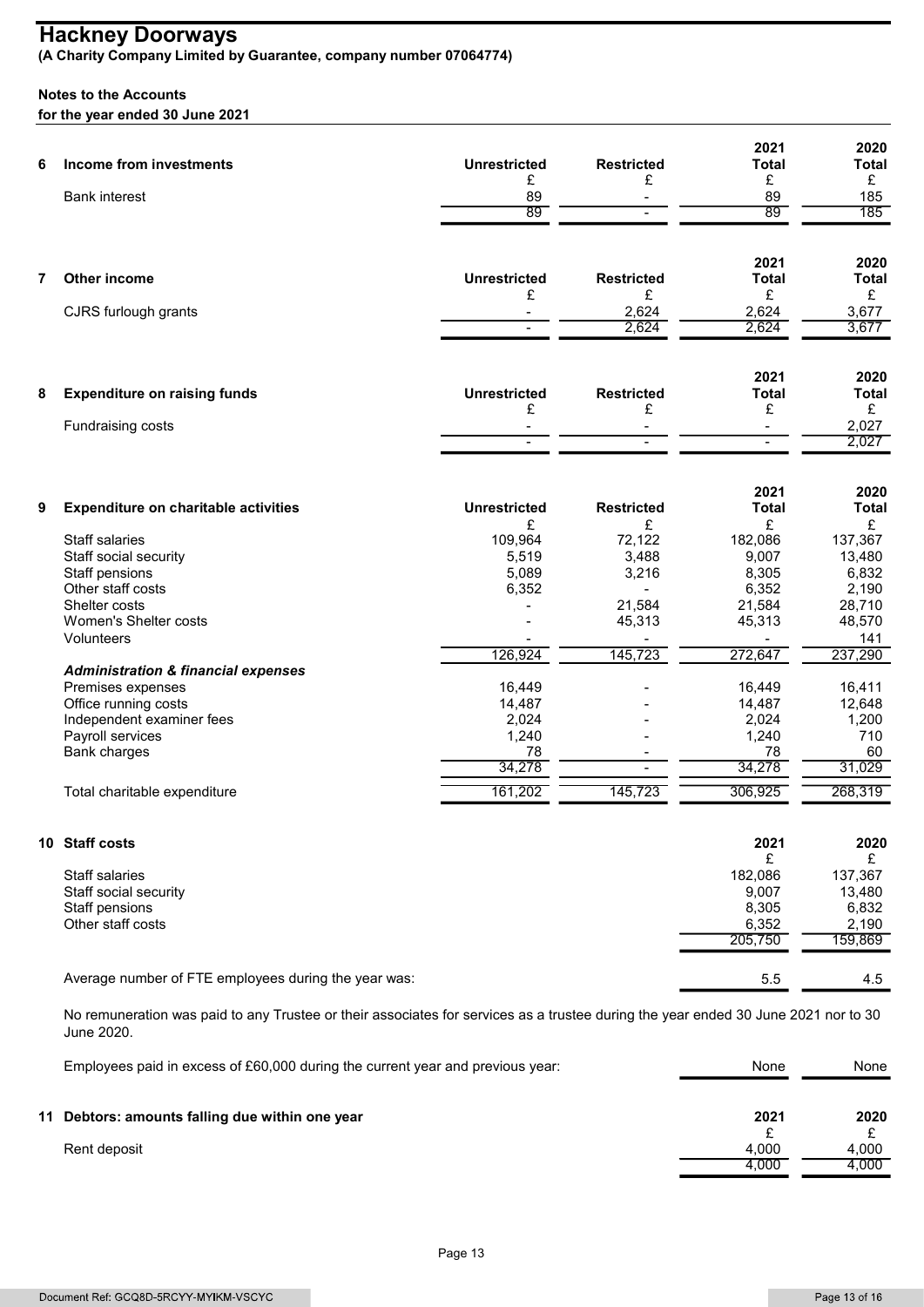### Hackney Doorways and the state of the state of the state of the state of the state of the state of the state o

(A Charity Company Limited by Guarantee, company number 07064774)

#### Notes to the Accounts

#### for the year ended 30 June 2021

| 12 Bank and cash in hand                                                                                         |                         |                                  |                                   | 2021                                                    | 2020                                                   |
|------------------------------------------------------------------------------------------------------------------|-------------------------|----------------------------------|-----------------------------------|---------------------------------------------------------|--------------------------------------------------------|
| <b>CAF Bank account</b><br>Scottish Widows deposit account<br>Petty cash                                         |                         |                                  |                                   | £<br>180,518<br>101,098<br>700<br>282,316               | £<br>126,558<br>101,009<br>500<br>228,067              |
| 13 Creditors: amounts falling due within one year                                                                |                         |                                  |                                   | 2021                                                    | 2020                                                   |
| Credit cards<br>Payroll taxes & NIC<br><b>Pension liabilities</b><br>Accruals<br>Deferred income                 |                         |                                  |                                   | £<br>1,097<br>1,143<br>1,200<br>3,440                   | £<br>1,014<br>3,238<br>86<br>2,819<br>33,000<br>40,157 |
| 14 Deferred income details<br><b>Garfield Weston Foundation</b><br>Morrisons Foundation<br>Leslie Aldridge Trust |                         |                                  |                                   | 2021<br>£<br>$\overline{\phantom{a}}$<br>$\blacksquare$ | 2020<br>£<br>13,000<br>10,000<br>10,000<br>33,000      |
| 15 The funds of the charity: current year                                                                        | Opening<br>balance<br>£ | <b>Resources</b><br>arising<br>£ | <b>Resources</b><br>utilised<br>£ | <b>Other</b><br>movements<br>£                          | Closing<br>balance<br>£                                |
| <b>Restricted funds</b><br>Restricted income funds                                                               | 1,000                   | 144,723                          | (145, 723)                        |                                                         |                                                        |
| Unrestricted funds<br>Designated funds<br>On work of the state                                                   | 30,000<br>100.010       | 250, 400                         | (404, 000)                        |                                                         | 30,000<br>250.27                                       |

| la Deferred Income details                |                    |                             |                              | ZUZ 1                                                                                   | ZUZU<br>£                 |
|-------------------------------------------|--------------------|-----------------------------|------------------------------|-----------------------------------------------------------------------------------------|---------------------------|
| <b>Garfield Weston Foundation</b>         |                    |                             |                              |                                                                                         | 13,000                    |
| <b>Morrisons Foundation</b>               |                    |                             |                              |                                                                                         | 10,000                    |
| Leslie Aldridge Trust                     |                    |                             |                              |                                                                                         | 10,000                    |
|                                           |                    |                             |                              | $\blacksquare$                                                                          | 33,000                    |
| 15 The funds of the charity: current year | Opening<br>balance | <b>Resources</b><br>arising | <b>Resources</b><br>utilised | Other<br>movements                                                                      | <b>Closing</b><br>balance |
| <b>Restricted funds</b>                   |                    |                             |                              |                                                                                         |                           |
| Restricted income funds                   | 1,000              | 144,723                     | (145, 723)                   |                                                                                         |                           |
| <b>Unrestricted funds</b>                 |                    |                             |                              |                                                                                         |                           |
| Designated funds                          | 30,000             |                             |                              |                                                                                         | 30,000                    |
| General funds                             | 160,910            | 253,168                     | (161, 202)                   |                                                                                         | 252,876                   |
| <b>Total unrestricted funds</b>           | 190,910            | 253,168                     | (161, 202)                   |                                                                                         | 282,876                   |
|                                           |                    |                             |                              |                                                                                         |                           |
|                                           | 191,910            | 397,891                     | (306, 925)                   |                                                                                         | 282,876                   |
| <b>General funds</b>                      |                    |                             |                              | General funds of £252,876 are unencumbered and freely available for use by the charity. |                           |
|                                           |                    |                             |                              |                                                                                         |                           |
| 16 The funds of the charity: prior year   | Opening<br>balance | <b>Resources</b><br>arising | <b>Resources</b><br>utilised | <b>Other</b><br>movements                                                               | <b>Closing</b><br>balance |
| <b>Restricted funds</b>                   |                    |                             |                              |                                                                                         |                           |
| Restricted income funds                   |                    | 74,385                      | (73, 385)                    |                                                                                         | 1,000                     |
| <b>Unrestricted funds</b>                 |                    |                             |                              |                                                                                         |                           |
| Designated funds                          | 30,000             |                             |                              |                                                                                         | 30,000                    |
| Canaral funda                             | $121$ $105$        | 226 166                     | (4000004)                    |                                                                                         | 1000010                   |

| 15 The funds of the charity: current year | Opening<br>balance                                                                      | <b>Resources</b><br>arising | <b>Resources</b><br>utilised | Other<br>movements     | Closing<br>balance |
|-------------------------------------------|-----------------------------------------------------------------------------------------|-----------------------------|------------------------------|------------------------|--------------------|
| <b>Restricted funds</b>                   |                                                                                         |                             |                              |                        |                    |
| Restricted income funds                   | 1,000                                                                                   | 144,723                     | (145, 723)                   |                        |                    |
| Unrestricted funds                        |                                                                                         |                             |                              |                        |                    |
| Designated funds                          | 30,000                                                                                  |                             |                              |                        | 30,000             |
| General funds                             | 160,910                                                                                 | 253,168                     | (161, 202)                   |                        | 252,876            |
| <b>Total unrestricted funds</b>           | 190,910                                                                                 | 253,168                     | (161, 202)                   | $\sim$                 | 282,876            |
|                                           | 191,910                                                                                 | 397,891                     | (306, 925)                   | $\sim$                 | 282,876            |
| <b>General funds</b>                      | General funds of £252,876 are unencumbered and freely available for use by the charity. |                             |                              |                        |                    |
|                                           |                                                                                         |                             |                              |                        |                    |
|                                           | Opening                                                                                 | <b>Resources</b>            | <b>Resources</b>             | Other                  | Closing            |
| 16 The funds of the charity: prior year   | balance                                                                                 | arising                     | utilised                     | movements              | balance            |
| <b>Restricted funds</b>                   |                                                                                         |                             |                              |                        |                    |
| Restricted income funds                   |                                                                                         | 74,385                      | (73, 385)                    |                        | 1,000              |
| Unrestricted funds                        |                                                                                         |                             |                              |                        |                    |
| Designated funds                          | 30,000                                                                                  |                             |                              |                        | 30,000             |
| General funds                             | 131,405                                                                                 | 226,466                     | (196, 961)                   |                        | 160,910            |
| Total unrestricted funds                  | 161,405                                                                                 | 226,466                     | (196, 961)                   |                        | 190,910            |
|                                           | 161,405                                                                                 | 300,851                     | (270, 346)                   |                        | 191,910            |
|                                           |                                                                                         |                             |                              |                        |                    |
| <b>General funds</b>                      | General funds of £160,910 are unencumbered and freely available for use by the charity. |                             |                              |                        |                    |
|                                           | Opening                                                                                 | <b>Resources</b>            | <b>Resources</b>             | <b>Transfers &amp;</b> | Closing            |
| 17 Designated funds: current year         | balance                                                                                 | arising                     | utilised                     | adjustments            | balance            |
|                                           | £                                                                                       | £                           | £                            | £                      | £                  |
|                                           |                                                                                         |                             |                              |                        |                    |
| Manse Project                             | 30,000<br>30,000                                                                        |                             |                              |                        | 30,000<br>30,000   |

| use<br>$\mathcal E$ 160.910 are unencumbered and freely available for <code>u</code><br>e by the charity<br>u | <b>Gene</b><br>eral funds<br>----- |
|---------------------------------------------------------------------------------------------------------------|------------------------------------|
|---------------------------------------------------------------------------------------------------------------|------------------------------------|

| adjustments<br>utilised<br>Designated funds: current year<br>arising<br>balance<br>balance<br>- |
|-------------------------------------------------------------------------------------------------|
| 30.000<br>30,000<br>Manse Project<br>$\overline{\phantom{a}}$                                   |
| 30,000<br>30,000<br>$\overline{\phantom{a}}$                                                    |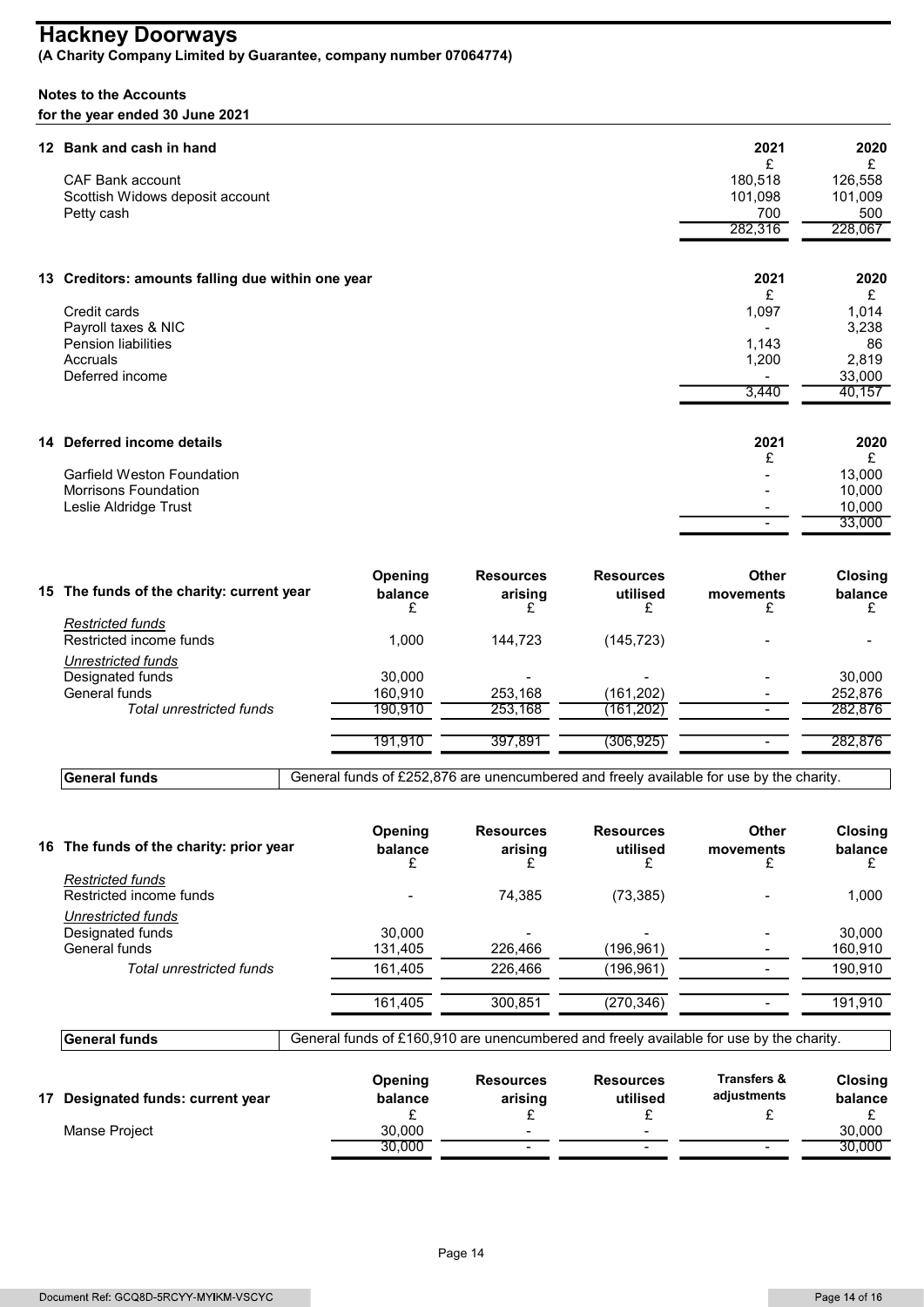#### Notes to the Accounts

| <b>Hackney Doorways</b><br>(A Charity Company Limited by Guarantee, company number 07064774)<br><b>Notes to the Accounts</b><br>for the year ended 30 June 2021 |                                                                     |                             |                                   |                                               |                                |
|-----------------------------------------------------------------------------------------------------------------------------------------------------------------|---------------------------------------------------------------------|-----------------------------|-----------------------------------|-----------------------------------------------|--------------------------------|
| 18 Designated funds: prior year                                                                                                                                 | Opening<br>balance                                                  | <b>Resources</b><br>arising | <b>Resources</b><br>utilised      | <b>Transfers &amp;</b><br>adjustments         | Closing<br>balance             |
| Manse Project                                                                                                                                                   | £<br>30,000<br>30,000                                               | £<br>$\blacksquare$         | £                                 | £                                             | £<br>30,000<br>30,000          |
| <b>Manse Project</b>                                                                                                                                            | Funds set aside by the Trustees to support the Manse pilot project. |                             |                                   |                                               |                                |
| 19 Restricted funds: current period                                                                                                                             | Opening<br>balance<br>£                                             | Incoming<br>resources       | <b>Resources</b><br>expended<br>£ | <b>Transfers &amp;</b><br>gains/(losses)<br>£ | <b>Closing</b><br>balance<br>£ |
| Coronavirus Job Retention<br>Scheme Grant - (CJRS)                                                                                                              |                                                                     | £<br>2,624                  | 2,624                             |                                               |                                |
| Housing Justice<br>New Shelter<br><b>Womens Shelter</b>                                                                                                         | 1,000                                                               | 122,099<br>20,000           | 1,000<br>122,099<br>20,000        |                                               |                                |
|                                                                                                                                                                 | 1,000                                                               | 144,723                     | 145,723                           |                                               |                                |
| 20 Restricted funds: prior period                                                                                                                               | Opening<br>balance<br>£                                             | Incoming<br>resources<br>£  | <b>Resources</b><br>expended<br>£ | <b>Transfers &amp;</b><br>gains/(losses)<br>£ | Closing<br>balance<br>£        |
| Housing Justice<br>London Catalyst<br>London Mayor's Rough Sleeping                                                                                             |                                                                     | 1,000<br>4,500              | $\blacksquare$<br>4,500           |                                               | 1,000                          |
| Innovation Fund<br><b>Pret Foundation Trust</b>                                                                                                                 |                                                                     | 50,000<br>18,352            | 50,000<br>18,352                  |                                               |                                |
| Womens Shelter                                                                                                                                                  |                                                                     | 533                         | 533                               |                                               |                                |

| <b>Restricted funds: prior period</b> | <b>Opening</b><br>balance | Incoming<br>resources | <b>Resources</b><br>expended | <b>Transfers &amp;</b><br>gains/(losses) | Closing<br>balance |
|---------------------------------------|---------------------------|-----------------------|------------------------------|------------------------------------------|--------------------|
| Housing Justice                       |                           | 0.000                 |                              | $\overline{\phantom{0}}$                 | 1,000              |
| London Catalyst                       |                           | 4.500                 | 4.500                        |                                          |                    |
| London Mayor's Rough Sleeping         |                           |                       |                              |                                          |                    |
| Innovation Fund                       |                           | 50.000                | 50.000                       |                                          |                    |
| <b>Pret Foundation Trust</b>          |                           | 18.352                | 18,352                       |                                          |                    |
| <b>Womens Shelter</b>                 | $\sim$                    | 533                   | 533                          | $\overline{\phantom{0}}$                 |                    |
|                                       |                           | 74,385                | 73,385                       |                                          | 000,               |

#### Restricted funds (continued)

| London Mayor's Rough Sleeping                                                                                                          |                                                                                             |                   |                   |                          |              |
|----------------------------------------------------------------------------------------------------------------------------------------|---------------------------------------------------------------------------------------------|-------------------|-------------------|--------------------------|--------------|
| <b>Innovation Fund</b>                                                                                                                 |                                                                                             | 50,000            | 50,000            |                          |              |
| <b>Pret Foundation Trust</b>                                                                                                           |                                                                                             | 18,352            | 18,352            |                          |              |
| <b>Womens Shelter</b>                                                                                                                  |                                                                                             | 533               | 533               |                          |              |
|                                                                                                                                        | $\overline{\phantom{a}}$                                                                    | 74,385            | 73,385            | $\overline{\phantom{a}}$ | 1,000        |
| <b>Restricted funds (continued)</b>                                                                                                    |                                                                                             |                   |                   |                          |              |
| Projects financed by restricted funds are supported by unrestricted funding where necessary. This occurs where the funding is in       |                                                                                             |                   |                   |                          |              |
| arrears or the incidence of expenditure on the project occurs disproportionately at the beginning of the project compared to the       |                                                                                             |                   |                   |                          |              |
| income flows. Where restricted projects end the year with a deficit, this is met by after year-end restricted income or transfers from |                                                                                             |                   |                   |                          |              |
| unrestricted funds.                                                                                                                    |                                                                                             |                   |                   |                          |              |
| <b>Coronavirus Job Retention</b>                                                                                                       | The CJRS was introduced to help employers who cannot maintain their current workforce       |                   |                   |                          |              |
| <b>Scheme Grant - (CJRS)</b>                                                                                                           | because their operations are affected by the COVID-19 outbreak. The amount relates to the   |                   |                   |                          |              |
|                                                                                                                                        | furlough claims made to HMRC during the year. All the amounts received from the claims have |                   |                   |                          |              |
|                                                                                                                                        | been paid to the employees who the claims relate to.                                        |                   |                   |                          |              |
| <b>Housing Justice</b>                                                                                                                 | ESP Grant funding a rent deposit for one individual.                                        |                   |                   |                          |              |
| <b>New Shelter</b>                                                                                                                     | Funding for the New Shelter.                                                                |                   |                   |                          |              |
| <b>London Mayor's Rough</b>                                                                                                            | Funding for the Womens Shelter.                                                             |                   |                   |                          |              |
| <b>Sleeping Innovation Fund</b>                                                                                                        |                                                                                             |                   |                   |                          |              |
| <b>Womens Shelter</b>                                                                                                                  | Funding for the Womens Shelter.                                                             |                   |                   |                          |              |
|                                                                                                                                        |                                                                                             |                   |                   |                          |              |
| Net assets attributable to funds:                                                                                                      |                                                                                             | <b>Designated</b> | <b>Restricted</b> | <b>Endowment</b>         |              |
|                                                                                                                                        |                                                                                             |                   |                   |                          |              |
| current period                                                                                                                         | <b>General funds</b>                                                                        | funds             | funds             | funds                    | <b>Total</b> |
| <b>Current assets</b>                                                                                                                  | 256,316                                                                                     | 30,000            |                   |                          | 286,316      |
| <b>Current liabilities</b>                                                                                                             | (3, 440)                                                                                    |                   |                   |                          | (3,440)      |
| Net assets represented by funds                                                                                                        | 252,876                                                                                     | 30,000            |                   |                          | 282,876      |
|                                                                                                                                        |                                                                                             |                   |                   |                          |              |
| Net assets attributable to funds: prior                                                                                                |                                                                                             | <b>Designated</b> | <b>Restricted</b> | <b>Endowment</b>         |              |
| period                                                                                                                                 | <b>General funds</b>                                                                        | funds             | funds             | funds                    | <b>Total</b> |
|                                                                                                                                        |                                                                                             | £                 |                   |                          |              |
| <b>Current assets</b>                                                                                                                  | 201.067                                                                                     | 30,000            | 1,000             |                          | 232,067      |
| <b>Current liabilities</b>                                                                                                             | (40, 157)                                                                                   |                   |                   |                          | (40, 157)    |
| Net assets represented by funds                                                                                                        | 160,910                                                                                     | 30,000            | 1,000             |                          | 191,910      |
|                                                                                                                                        |                                                                                             |                   |                   |                          |              |
|                                                                                                                                        |                                                                                             |                   |                   |                          |              |

| 21 | Net assets attributable to funds:<br>current period | General funds | <b>Designated</b><br>funds | <b>Restricted</b><br>funds | <b>Endowment</b><br>funds | Total   |
|----|-----------------------------------------------------|---------------|----------------------------|----------------------------|---------------------------|---------|
|    | Current assets                                      | 256,316       | 30.000                     |                            |                           | 286,316 |
|    | Current liabilities                                 | (3.440)       | $\overline{\phantom{a}}$   |                            |                           | (3,440) |
|    | Net assets represented by funds                     | 252,876       | 30.000                     |                            |                           | 282.876 |
|    |                                                     |               |                            |                            |                           |         |

| $_{\rm 22}$ Net assets attributable to funds: prior<br><b>Restricted</b><br><b>Designated</b><br><b>Endowment</b><br>General funds<br>funds<br>period<br>funds | funds<br>Total |
|----------------------------------------------------------------------------------------------------------------------------------------------------------------|----------------|
| 201,067<br>30.000<br>1.000<br>Current assets                                                                                                                   | 232,067        |
| (40, 157)<br>Current liabilities<br>-                                                                                                                          | (40, 157)      |
| Net assets represented by funds<br>30.000<br>160.910<br>.000                                                                                                   | 191.910        |